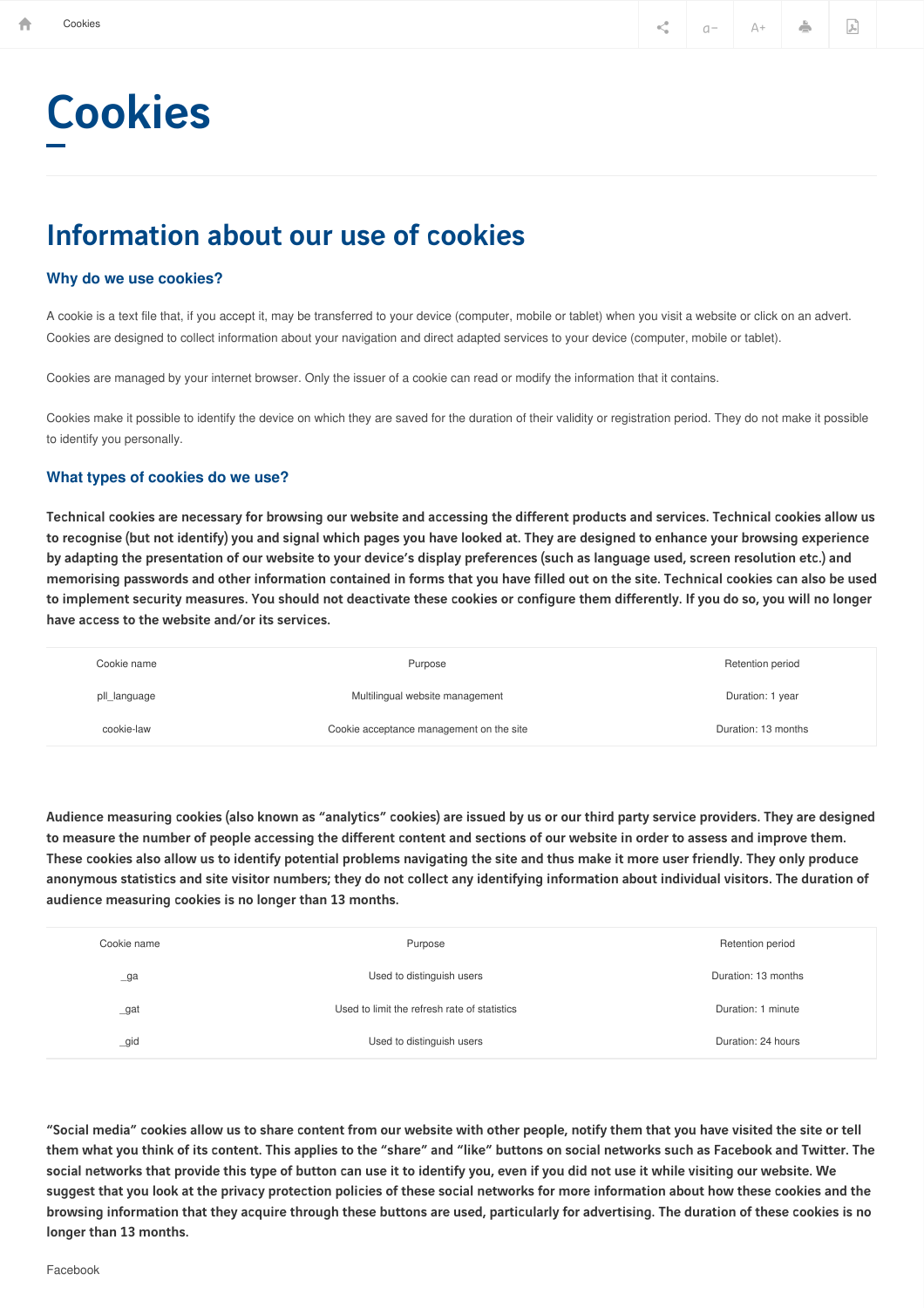The following Facebook features can be integrated into our websites and may be used to read or place Facebook cookies:

– The Facebook "like" button, which allows the user to indicate that they like something on Facebook

- Log in to Facebook, which allows the user to log in to their Facebook account and use it to interact with our websites
- Share on Facebook, which allows the user to share something with other people on Facebook

– The Facebook Social Graph, which allows our websites to extract content from Facebook such as images from the user's profile or public published posts

#### Click here to see the [Facebook](https://www.facebook.com/about/privacy/) privacy policy

Click here for [information](https://www.facebook.com/help/cookies) about the cookies used by Facebook

**Twitter** 

The following Twitter features can be integrated into our websites and may be used to read or place Twitter cookies:

– Log in to Twitter, which allows the user to log in to their Twitter account and use it to interact with our websites

– The "tweet" button

Click here to see the Twitter [Privacy](https://twitter.com/privacy) Policy Click here for [information](https://help.twitter.com/fr/rules-and-policies/twitter-cookies) about the cookies used by Twitter

YouTube & Google

The following YouTube and Google features can be integrated into our websites and may be used to read or place YouTube and Google cookies:

- The YouTube video player, which shows YouTube videos on our websites
- Sign in to YouTube, which allows the user to log in to their YouTube account and use it to interact with the DEC via our websites

Click here to see the Google [Privacy](http://www.google.com/intl/fr/policies/privacy/) Policy (also applies to YouTube)

## Your options regarding cookies

You can configure the cookies that we use on the VINCI Energies Group websites in two ways: with the cookie management tool that we have made available on the site, or by changing your internet browser settings. You can choose to deactivate some or all cookies at any time with the cookie settings (activation or deactivation buttons) accessible via the "more information about cookies" link in the cookie banner — with the exception of the technical cookies needed for the site to function, as explained above. You can also change your browser settings so that cookies can be saved or deleted by your device.

#### Blocking cookies with your internet browser:

You can deactivate some or all cookies at any time. You can also change your browser settings to notify you when cookies are placed on your device and to ask you whether you accept them or not, either on a case by case basis or all at once). We would like to remind you, however, that deactivating all cookies will stop you from being able to use our site in the usual way, apart from the basic functions.

Each browser is configured differently when it comes to managing cookies and your choices. This will be explained in the help menu of your browser, which will tell you how to adjust your cookie settings. For:

- Google Chrome™: <https://support.google.com/chrome/answer/95647>
- Microsoft Internet Explorer™: <https://support.microsoft.com/help/17442/windows-internet-explorer-delete-manage-cookies>
- Mozilla Firefox™: <https://support.mozilla.org/kb/enable-and-disable-cookies-website-preferences>
- Apple Safari™ :<https://support.apple.com/kb/PH21411>
- Opera™ : <http://www.opera.com/blogs/news/2015/08/how-to-manage-cookies-in-opera/>

You can also change your browser settings so that it sends a code to websites to indicate that you do not want to be tracked ("Do Not Track" feature). For:

- Google Chrome™ : <https://support.google.com/chrome/answer/2790761>
- Microsoft Internet Explorer™ :<https://support.microsoft.com/help/17288/windows-internet-explorer-11-use-do-not-track>
- Mozilla Firefox™ :<https://support.mozilla.org/kb/how-do-i-turn-do-not-track-feature>
- Apple Safari™ :<https://support.apple.com/kb/PH21416>
- Opera™ : <http://help.opera.com/Windows/12.10/en/notrack.html>